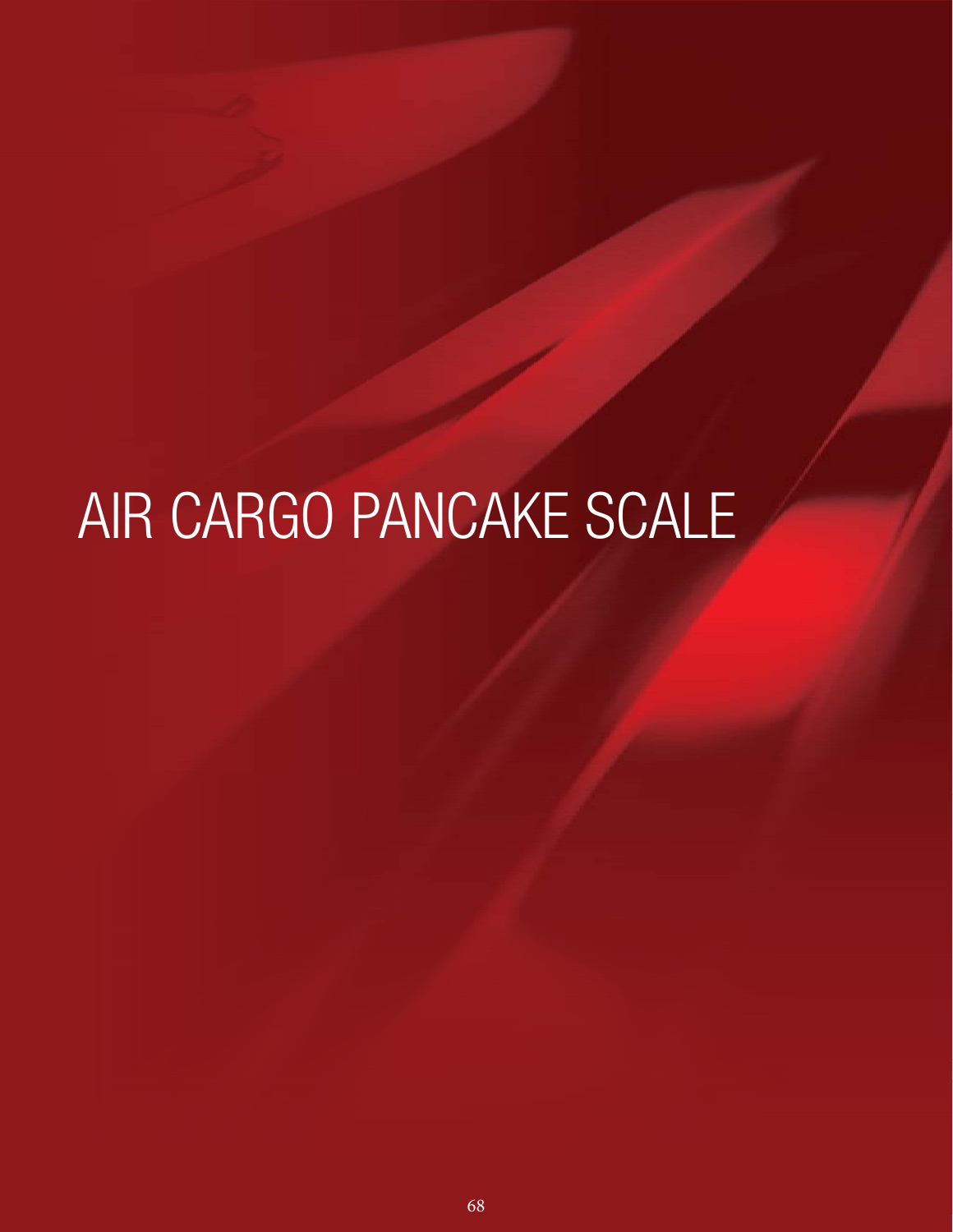# **INSCALE**

# AIR CARGO PANCAKE SCALE



# AIRPORT AND CARGO READY APowder Coat Protective Finish<br>
AIRPORT AND CARGO READY

Ideal for weighing cargo loads, the pancake scale features 1.25' long wrap around d ramps for easy access and eliminates the need for a scale pit. Ultra low 3" profile allows easy loading of heavy items. Powder coat finish helps protect your scale for indoor or outdoor use.

# SIZES AVAILABLE

- $4'$  x  $4'$  x  $3"$  (6.5ft x 6.5ft overall with ramps)
- $5'$  x  $7'$  x  $3''$  (7.5ft x 9.5ft overall with ramps)
- 10' x 10' x 3" (12.5ft x 12.5ft overall with ramps)

1 (800) 230-0120 Contact@inscaleusa.com CAGE Code 07GT5

contact@inscaleusa.com

www.inscaleusa.com

Nationwide Dealer Network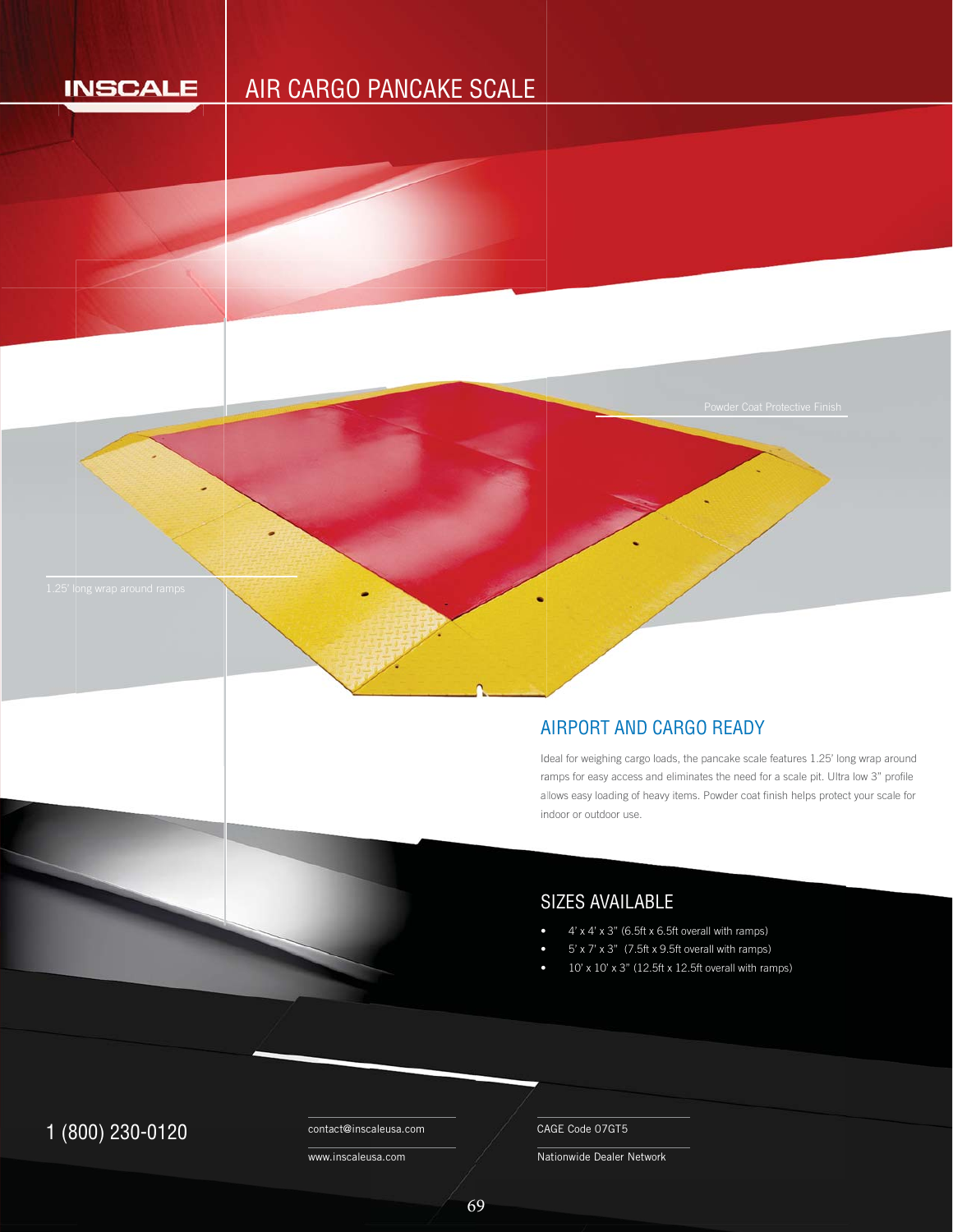

#### **OVERVIEW**

Perfect for cargo dolly weighing Set up is simple and allows for easy relocation Complete scale and indicator package Indoor or outdoor usage

## SCALE FEATURES

Load cell capacity is 2X the scale capacity for a 200% overload protection Four NTEP certified alloy steel load cells Factory pre-calibrated for quick setup Twin module rugged steel deck construction 1.25' long wrap around ramps for easy access and eliminates the need for a scale pit Ultra low 3" profile allows easy loading of heavy items



CONTINUOUS WELDING MULTIPLE STEEL CHANNELS

### SPECIFICATIONS

Material: Carbon Steel, powder coat finish Welding: Contiuous Overload Protection: 200% Indicator: T900 NTEP approved Power: AC/DC, built-in rechargeable battery (100 hrs) Capacity: 20,000 lbs - 40,000 lbs Ramp Length: 1.25 ft (16 in) Cable Length: 45 ft

#### BUILT RIGHT. BUILT TO LAST.

We stand behind our products. INSCALE products come with a 3-Year Warranty from the date of original purchase on defects in material and workmanship for all INSCALE products properly installed by an authorized distributor under normal use and maintenance. We carry all standardized replacement parts for our bases.

contact@inscaleusa.com

www.inscaleusa.com

#### INDIANA SCALE COMPANY

70